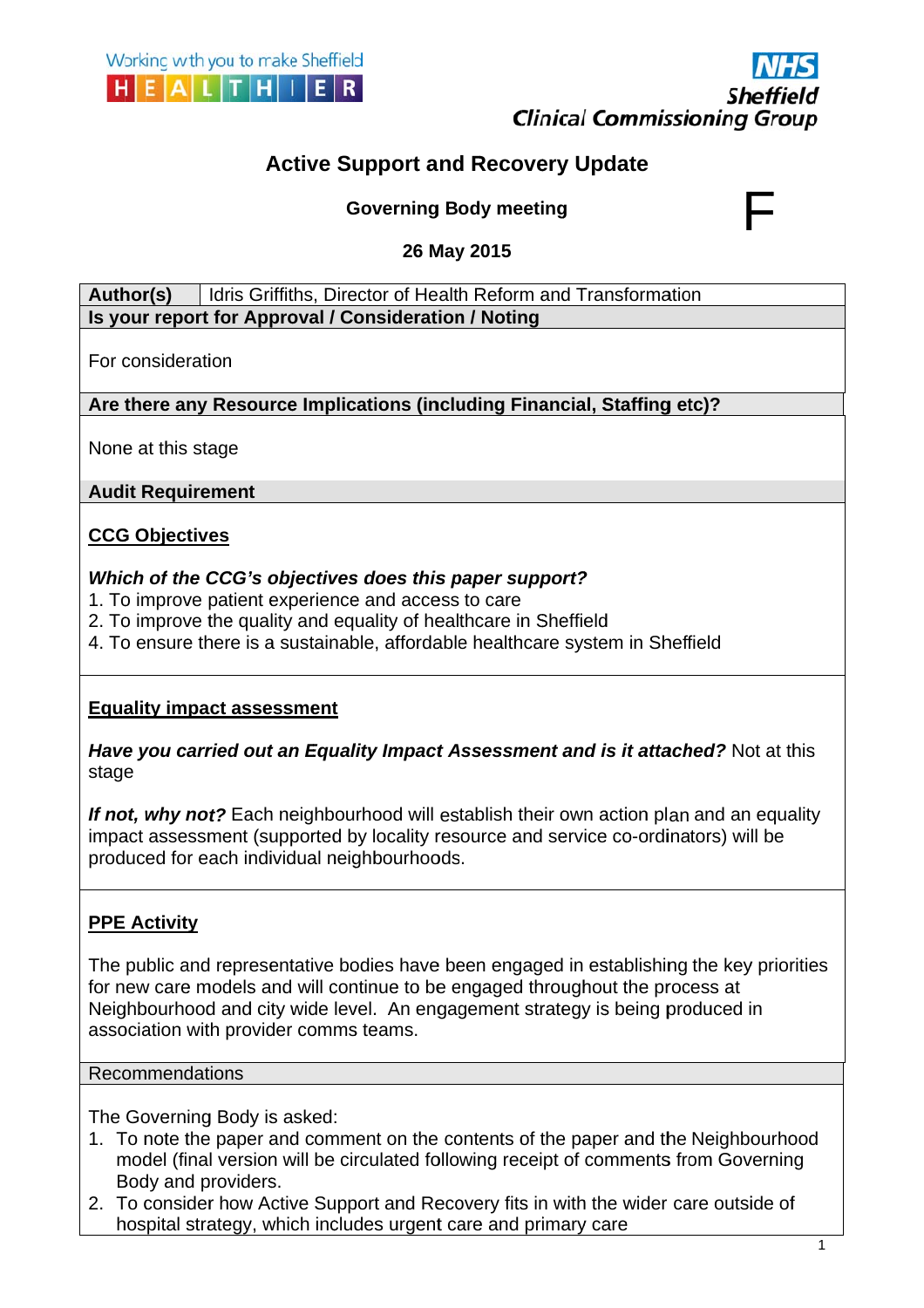# **ACTIVE SUPORT AND RECOVERY GOVERNING BODY UPDATE MAY 2016**

# **Overview**

 admitted to hospital. There are five main elements of the programme: The Active Support and Recovery programme aims to improve the quality, efficiency and volume of care provided outside of hospital. It is a response to the growing number of people living with multiple long term conditions, many of whom currently are regularly

- 1. Involvement of the public and building on community assets
- 2. Improving patient outcomes and supporting greater independence
- 3. Use the Neighbourhood Model as the vehicle for delivering the transformation of services
- 4. Achieve efficiencies in the service delivery and the transfer of resources from hospital to community
- 5. Pursue an 'alliance' approach to service redesign, delivery and contracting unless this proves unsuccessful

# **The Public's Views**

During 2015 a public engagement exercise identified the following themes:



Everyone will know about it and know how to access it. We will prioritise rapid and assessment of mental and physical health concerns 24/7. We will identify what the person needs and wants and organise additional help and support by giving key professionals responsibility for actions



#### People Said:

People Said:

Access to professionals with specialist knowledge that will use people's care plans to try and help stop people from becoming unwell. They will help the person to access the best service or support that they need

#### People Said:



Using resources in the community, friends and family to provide support to the person to help them to stay healthy and continue to live in the community



#### People Said:

Plan developed in advance and in agreement with the person that describes what will be done. by whom and by when



### People Said:

One plan is put in place that is agreed by the person. The plan is written in plain language and is accessible by everyone involved in providing care and support to the person.

### **People Said:**

The coordination of care across all people contributing to a person's care which would involve a common point of access, a nominated care coordinator and a shared care nlan



### **People Said:**

One assessment that is done with the person and that can be shared with all the people that provide help and support to the person. It can be changed as the person's needs change



#### **People Said:**

Professionals are trained and skilled to provide single assessment and care planning with the person: to help provide the best outcomes for the person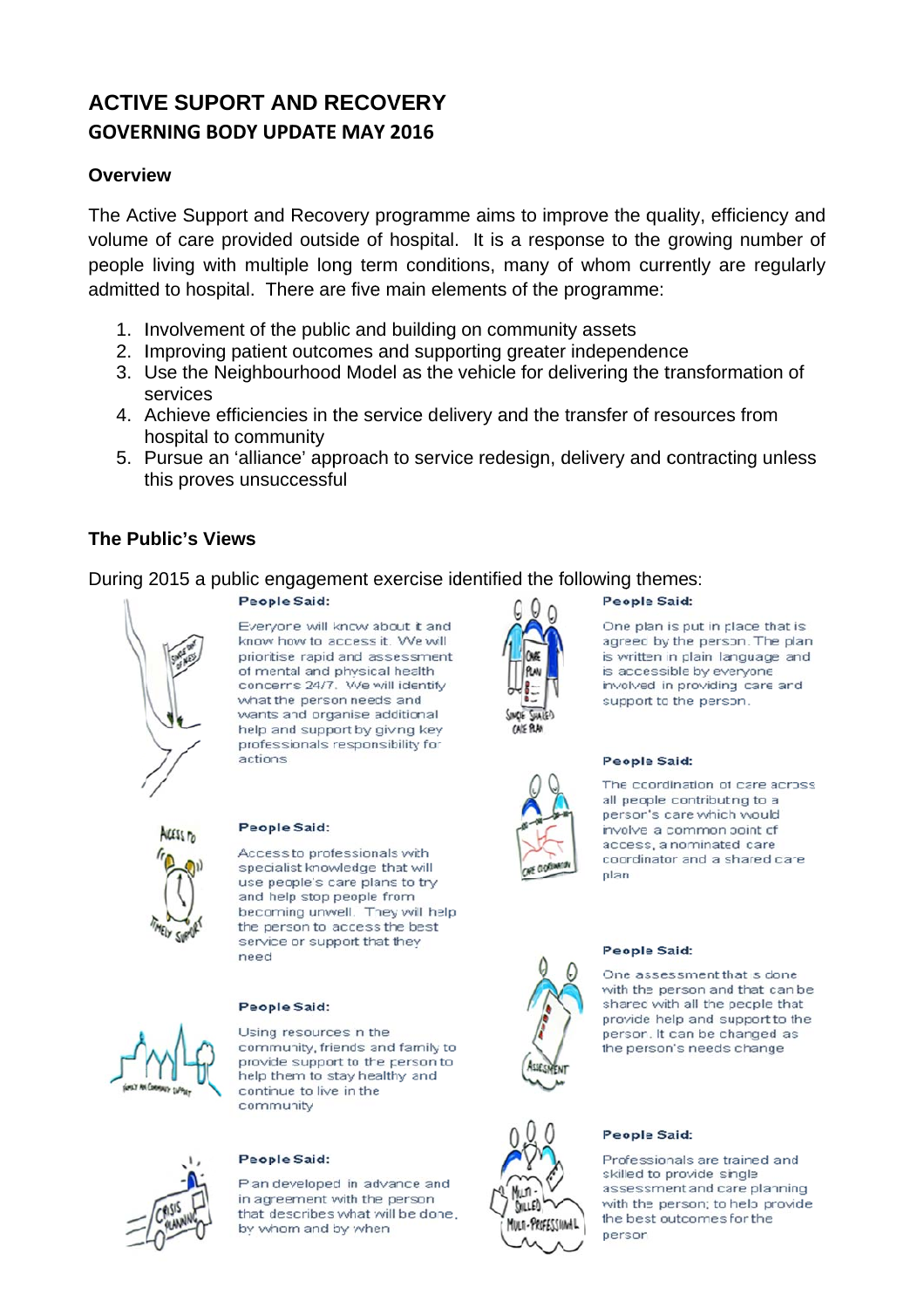# **From the outset the CCG set the following essential outcomes:**

These are being jointly developed with providers to include specific measures:

- A specified reduction in hospital admissions and readmissions
- Achieving expenditure within the financial envelope
- Reduction in length of stay linked to pro-active care planning and maintaining the community/primary care oversight of the patient's care during admission with an aim to facilitate the earliest appropriate discharge possible.
- An increase in the proportion of people receiving care at home or closer to home
- The proportion of people being provided care holistically, rather than condition or symptom based inclusive of physical and mental health needs
- An increase in the responsiveness of people receiving co-ordinated short term care
- A reduction in new cases of long term care by preventing hospital admissions and maintaining independence for longer

# **The scoping document identified the potential for savings**

These have been subsequently developed using benchmarking data, including RightCare and Intermediate Care National Benchmarking Audit. The three areas for savings are:

- 1. Efficiency savings across and between providers. The cost of services within the current scope is circa £50m. Conversations through the design workshop phase of the AS&R workstream identified that there is opportunity for efficiencies through reducing non-patient contact time; reduction in duplication of effort across health and social care providers; streamlining of back office and service management approaches; shared workforce resourcing; improved systems and processes including shared care planning; a reduction in administrative time and effort in managing referrals between current providers.
- 2. Reduce the level of emergency hospital admissions and length of stay for those admitted A fundamental assumption underpinning the AS&R project is that by redesigning/integrating the service provision, this will reduce the number of people requiring an emergency admission to hospital. This includes the number of readmissions of individuals to hospital within 28 days as this is a cost to the health & social care economy although the commissioners are not responsible for the payment above the contractual basis in this instance.
- 3. Reduce the rate that patients need additional care, improve their ability to live more independently from health and social care interventions and reduce the number of people going into long term care, or if they do go in, that their requirements are reduced.

# **Rather than competition the Scoping Document set out a preference for an alliance approach**

The 'alliance' of providers was required to demonstrate that: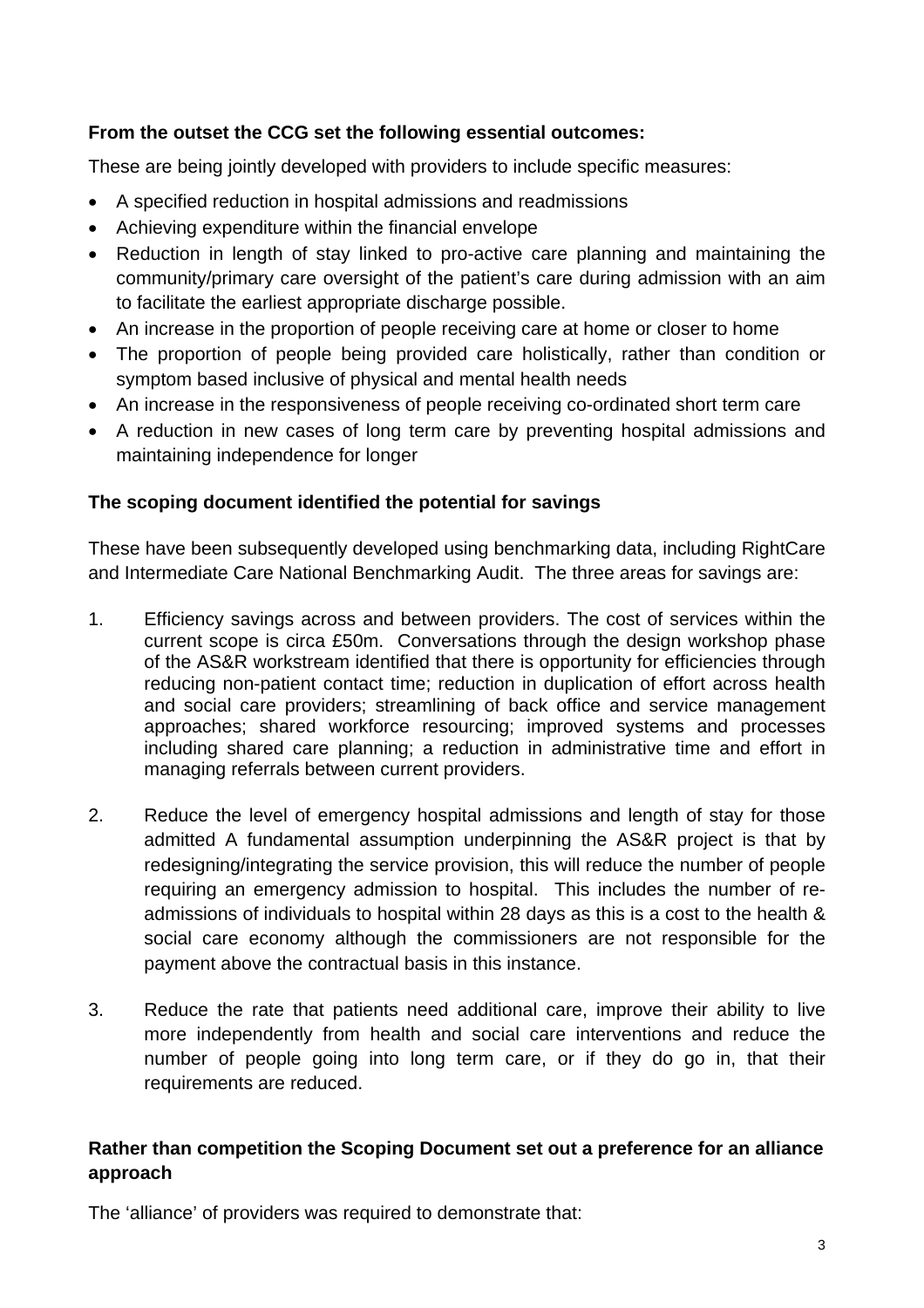- 1. Patients, the public and staff are engaged throughout
- 2. Services are designed with the principles of person centred care
	- a. Affording People Dignity, compassion and respect
	- b. Offering coordinated care, support or treatment
	- c. Offering personalised care, support or treatment
	- d. Supporting people to recognise and develop their own strengths and abilities to enable them to live and independent and fulfilling life.
- 3. The service delivery proposals are clinically led and
	- a. underpinned by good quality evidence
	- b. That GP's are the senior clinical decision makers
	- c. There is single managerial overview of service delivery
- 4. Service development will not be hindered by separate professional boundaries or organisational budgets
- 5. The voluntary sector is included in the design of delivering services differently
- 6. Strategic decisions will need to be taken without separate organisation endorsement
- 7. Primary Care is involved in the Strategic management arrangements
- 8. Services are developed on a system-wide basis in more innovative, higher quality and sustainable way
- 9. Commissioners (NHS and LA) have a leading role in the design and development of proposals
- 10.Effective engagement and involvement with other providers, including independent sectors and YAS

# **The key method of delivering the principles of AS&R are incorporated into the Neighbourhood Care Model**

The remainder of this paper sets out the principles and progress regarding the Neighborhood Model

A neighbourhood is a network of health, social care, voluntary sector and wider public sector teams working together with local people to support them to remain independent, safe and well at home and in their community. Neighbourhoods will cover a population of around 30,000-50,000 with an aim to make the best and most effective use of local services, resources and community assets to support the triple aim of;

- 1. Improving health outcomes
- 2. Improving out of hospital care quality and experience

3. Reducing per capita costs of care (particularly through affecting avoidable hospital admissions)

Within the neighbourhood care model, neighbourhood services will be accountable to their local community through defined neighbourhood outcomes, with a commitment to continual improvement of the model. The Neighbourhood care model is the vehicle for delivery of elements of the Sheffield-wide out of hospital approach, including elements of Active Support and Recovery, the Primary Care Strategy and Urgent Care Strategy.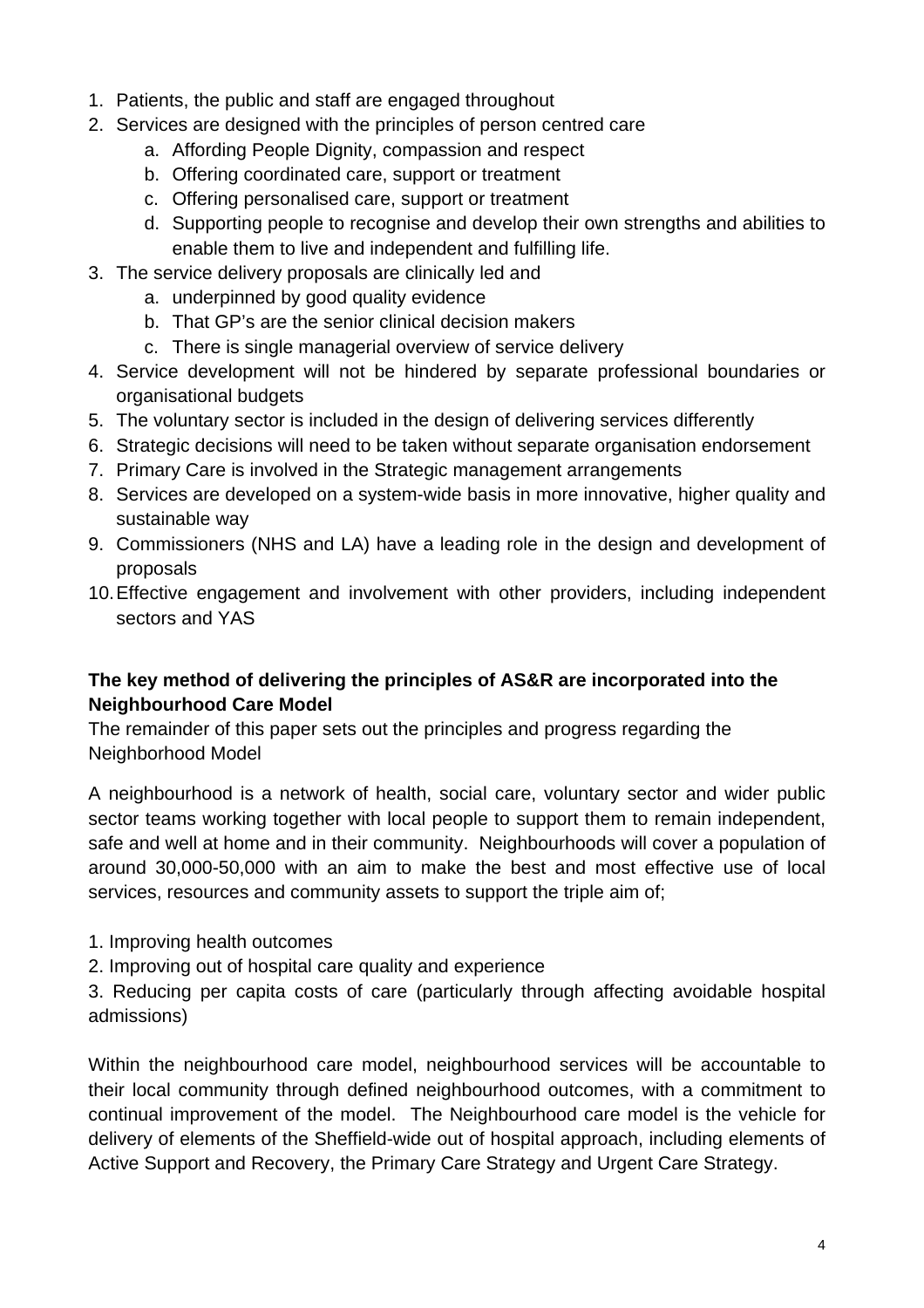# **What are the key aspects of the neighbourhood care model?**

Neighbourhoods will provide a joined-up, out-of-hospital care model with key aspects of the model as follows. Combined health, social care and voluntary sector teams, with the GP as the clinical lead, will:

- ‐ **Proactive/preventative support:** Targeted around people at greatest risk of ill health and admission to hospital. With a single care plan and crisis planning for people identified through their GP. The approach will be to keep people at home wherever possible. It will be delivered by a multi skilled workforce and include the public, independent and voluntary sectors.
- ‐ **Crisis/rapid response**:- There will be a timely response to every crisis. For those without a plan, a rapid assessment will take place to make sure admissions to hospital don't occur where services are available at a neighbourhood level.
- ‐ **Ongoing management**:- This will make sure there are safe discharge arrangements to help people continue to improve out of hospital even if they can't go straight home and offer support for people to manage long term conditions and remain well.

### **What are the key principles for neighbourhood development?**

The following principles are to be used and developed with learning from initial neighbourhood groups as key principles for neighbourhood working;

- ‐ Neighbourhoods should be based around populations of around 30,000-50,0000 for the purposes of delivering an integrated health and care system supporting people to stay independent and out of hospital
- ‐ Neighbourhoods should be based around "natural geographies" and primary care practice groups given the centrality of primary care in population care management and co-ordination (such that neighbourhoods are not geographically dispersed and no practice is "left out" within an identified geographical boundary). Alternatively, where this characteristic is not met, there should be a commitment from practice groups to work with each other within such natural neighbourhoods as part of the care model, or look to develop groups into natural geographies in future.
- Within each neighbourhood, there should be evidence of good relationships between primary care staff (including strong clinical leadership) and wider health and social care teams in the neighbourhood, with integrated teams that are aligned to neighbourhoods where possible
- Neighbourhoods should align, as far as possible, to "People Keeping Well" Community Partnerships and similar community groups given the central focus of these on identifying community assets to support health and care outcomes, and commit to working with these groups in defining and delivering the model
- ‐ Neighbourhoods should have clear ideas around how they will support the key aims of the "Active Support and Recovery Programme" and other out of hospital programmes such as the primary care strategy and urgent care programme, to develop a clear value proposition
- Neighbourhoods and services within need to work inclusively, inviting all neighbourhood stakeholders into shaping the neighbourhood model
- All those involved in the neighbourhood need to commit to an open approach to development and delivery with collective responsibility for success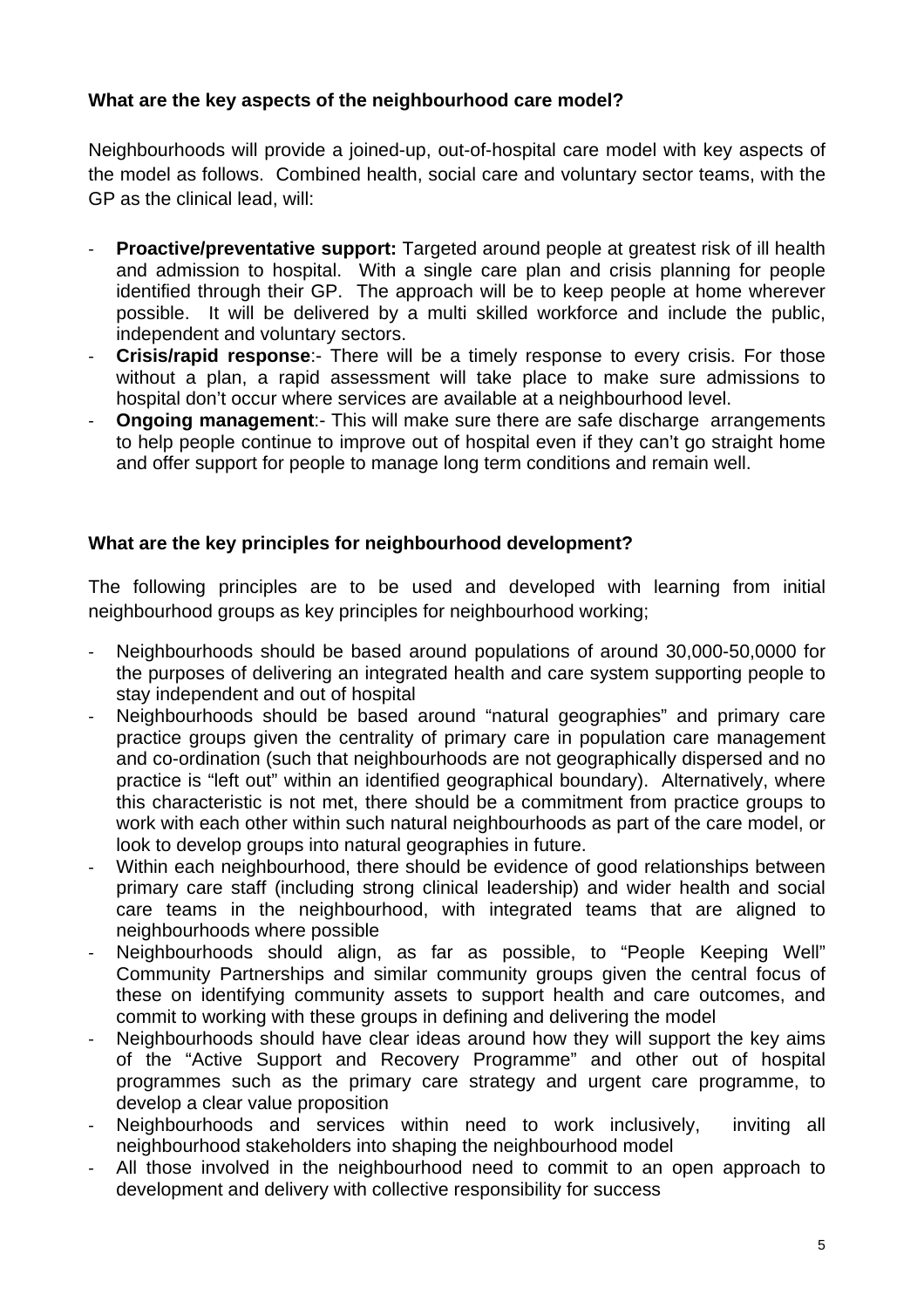### **What will this mean to patients?**

- ‐ Avoiding having to go to hospital unless you really need to
- ‐ Seamless care the right out of hospital care to be in place so you can be cared for as close to home as possible
- ‐ Improving your quality of life with better support enabling you to take control of your own health and wellbeing, live independently and stay healthy for longer
- ‐ Care closer to your home where possible
- ‐ Not having to repeat yourself to many healthcare professionals as you will have a unified record

### **What will the neighbourhoods do?**

The neighbourhood model will be developed iteratively over time and dependent on each local neighbourhood's needs. However, it is expected that neighbourhood activity will include;

- ‐ Population and risk profiling; Identifying neighbourhood health needs and supporting those at risk of high care utilisation (through risk stratification), particularly focussing on reducing avoidable hospital admissions and affecting unwarranted variation (supported by population profiling and data analysis)
- ‐ Developing a co-ordinated, integrated and multidisciplinary care team that works together to support the needs of the neighbourhood population and wrap services around the individual within a single care plan
- Using evidence-based continual improvement to adapt the model; A "menu of services" for each integrated multi-disciplinary neighbourhood team to support people e.g. **Social prescribing,** rapid response, regular neighbourhood MDT care planning for those most at risk, single care plan accessible across services, long term conditions management clinics, post-discharge follow-up, interventions affecting psychosocial circumstances and social isolation etc.
- ‐ The approach of People Keeping Well and the associated Community Partnerships will be aligned, bringing AS&R and PKW into a single integrated programme
- Influencing all determinants of health such as biopsychosocial and environmental factors (e.g. lifestyle, education, housing, employment etc.), not just health*care*. Neighbourhoods will have services to respond to these wider determinants and critically utilise people keeping well partnerships and sign-posting as part of the integrated care model
- those who are vulnerable or have complex needs. Neighbourhood services will help people to prevent ill health, manage their own health and conditions, empower people to make choices about their care, ensure the right services are available to all, and ensure joined up care for people, especially

Neighbourhoods will be supported to develop their model through city-wide resources and the governance framework for neighbourhood development.

### **Governance**

The Joint (commissioner and provider) Active Support and Recovery (AS&R) Group will oversee the delivery of the neighbourhood model and the efficiency savings (agreement confirmed at joint meeting on 10th May 2016). This group has Director Level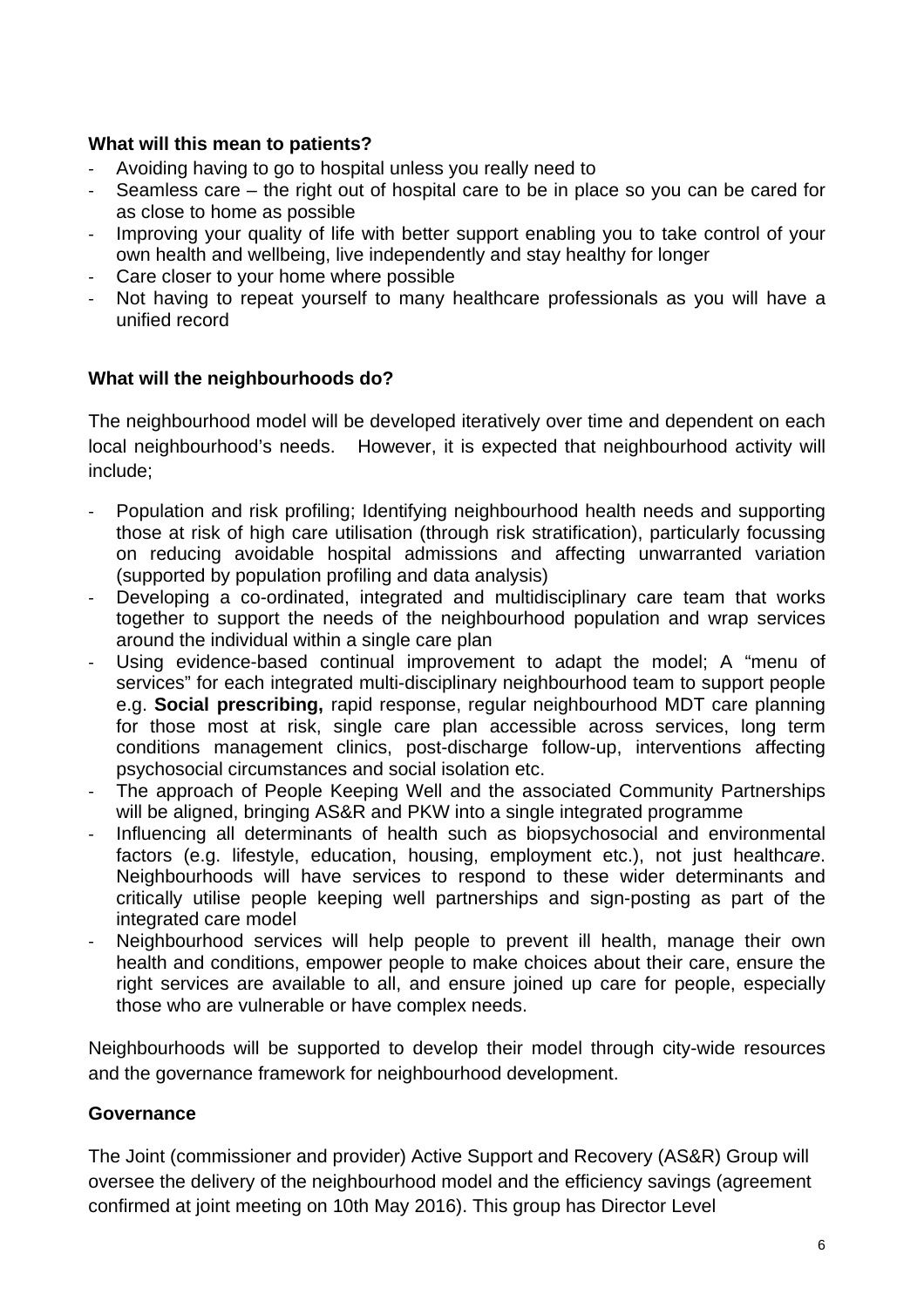representation from all providers and commissioners. It was also agreed that detailed plans and timescales would be reviewed at every meeting. Each scheme would have a named facilitator who would be supported by relevant individuals from other organisations across the system. Operationally issues would be addressed at the weekly provider meeting or raised with commissioners where relevant. The intention is to establish growing devolved leadership to the Neighbourhoods themselves. The Joint AS&R Group will:

- ‐ Own the model and ensure it is widely understood and adopted
- ‐ Ensure direction is maintained and work remains on track
- ‐ Ensure pace is maintained alongside an inclusive approach
- Monitor benefits realisation (quality, experience, outcomes and savings)
- ‐ Consideration of requests for approval and act as point of escalation (as part of an MoU to be agreed with CEOs)
- The Joint AS&R Group will also oversee delivery of efficiency savings as part of the wider AS&R activity and QIPP.
- ‐ The Joint AS&R Group will also set up task and finish workstreams e.g. agreeing outcome measures, carrying out 'big tent' events, and similar.

The Joint Active Support & Recovery Group will in future report into the Transforming Sheffield programme structure as below:

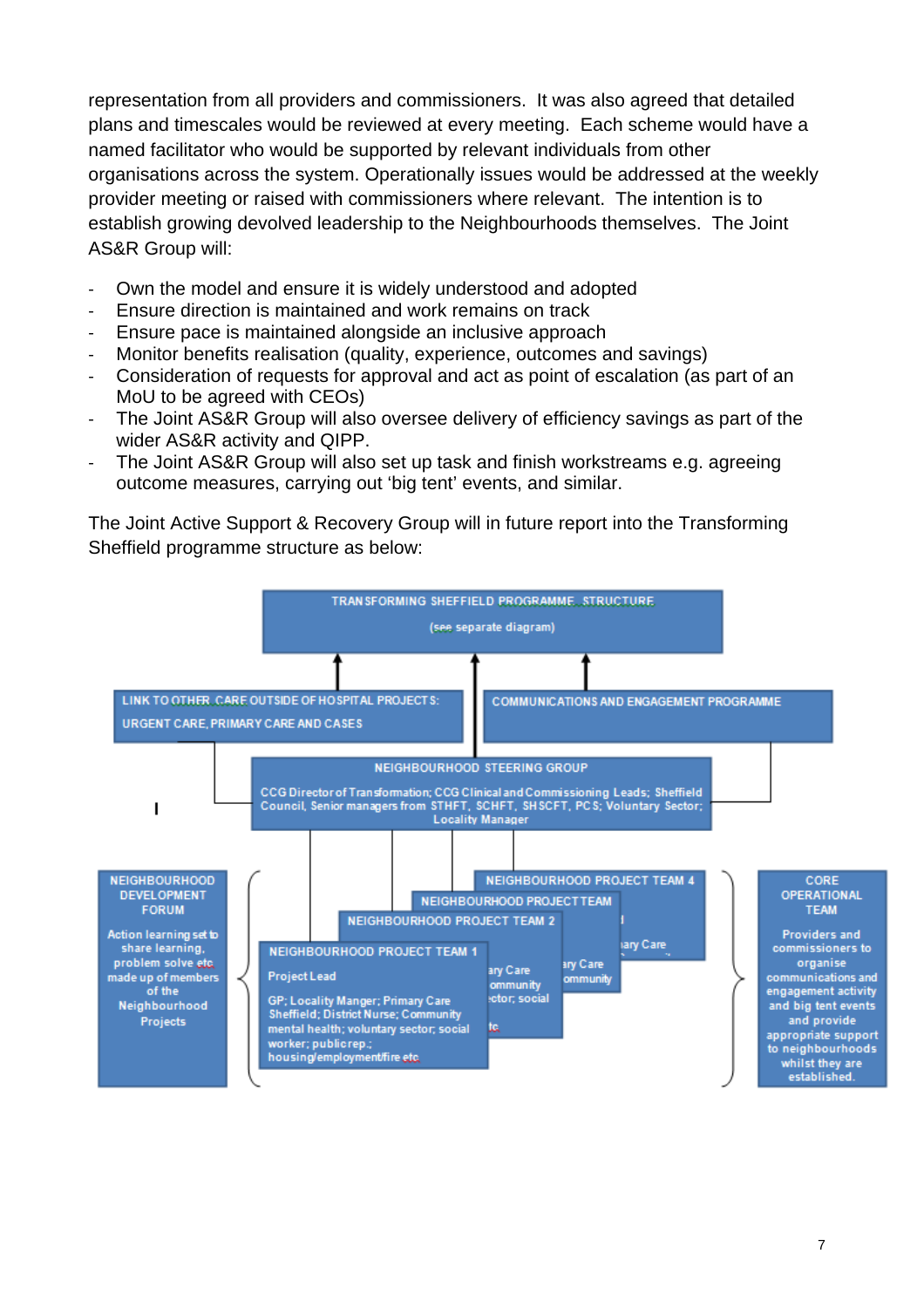#### **Stages for Neighbourhood Development**

The neighbourhood care model development will occur in line with the following key stages with indicative timescales (where each neighbourhood may progress at a different rate depending on local context)

1. Agreement of the local neighbourhood geography (based on primary care list) and stakeholders for neighbourhood development within each neighbourhood

2. Population profile of each ne'hood area to support early n'hood priorities, planning and health needs (particuarly in relation to avoidable admissions), with community asset mapping

3. A communications and engagement plan (including EIA) for each neighbourhood to identifiy local neighbourhood services, areas for improvement and gaps in delivery against the neighbourhood aims

4. Identification of actions , early wins and long term aspirations for the neighbourhoods areas.

5. Neighbourhood model development with city-wide stakeholders for ongoing development and delivery

Stage 1: May 2016

- Stage 2: Within one month (end June) following stage 1 and ongoing
- Stage 3: Within one month (end June) following stage 1
- Stage 4: Within two months (end July) following stage 1
- Stage 5: Within three months (end August) following stage 1

#### **Key Considerations for Neighbourhood Model Development**

Neighbourhoods will need to be responsive to the strategic aims and objectives of the Sheffieldwide transformation and out-of-hospital agenda, with the model to be developed in line with the following key considerations;

- ‐ Neighbourhoods need to define a core-model which is consistent across the city through the neighbourhood governance framework
- In addition to the core-model there may be services to address needs specific to the neighbourhood
- ‐ The aims and objectives of the neighbourhood need to deliver efficiencies which need to be made in the system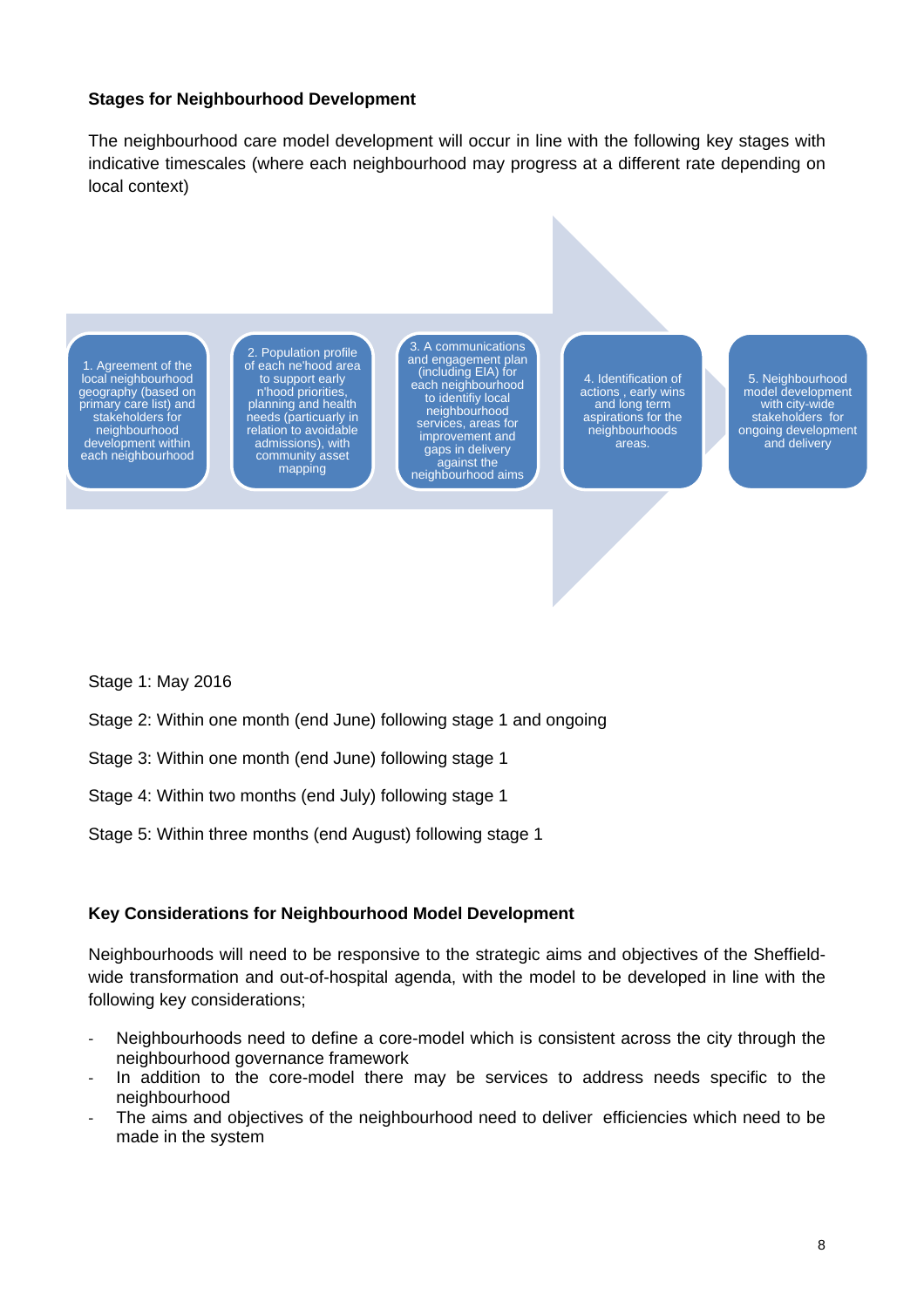### **Communications and Engagement**

As part of a "constant" public and patient engagement (PPE) approach to the neighbourhood development and delivery, the following considerations and activities will be utilised working with and supported by Equality and Diversity, Communications and Engagement Teams;

- ‐ A general approach to PPE based on the Gunning Principles
- ‐ Equality Impact Assessment Screening to be used in conjunction with public health neighbourhood data profiling and analysis
- ‐ A "PPE" offer from PPE teams to support neighbourhood development that may include; Utilisation of existing community events to support continual public engagement and involvement as the model evolves (e.g. summer festivals), profiling "what we know" at neighbourhood level to support neighbourhood development, PPE support to neighbourhood plans, meetings and groups, provision of any existing/accessible/relevant evidence base to support neighbourhood development, support for engagement and involvement events at neighbourhood level (e.g. big tent events/focus groups), and others. Such activities will need to be agreed with the PPE team and utilise available PPE capacity and expertise effectively which may include support across different organisations.
- ‐ Ongoing public communications in relation to the progress of the programme of work
- ‐ Measurement and evaluation using PPE data (qualitative and quantitative) as part of the model development, performance analysis and delivery e.g. Assessing the impact of the model against "Speaking with confidence" data, patient experience data and similar. Feedback collected to be shared with partners to ensure a cohesive and shared learning approach across the city
- ‐ Activities that ensure the model develops in line with relevant legislation e.g. due process for consultation and similar where relevant

### **Who is involved in this work?**

- ‐ NHS Sheffield Clinical Commissioning Group (CCG)
- Sheffield City Council
- Sheffield Teaching Hospital
- ‐ Primary Care Sheffield
- ‐ Sheffield Health and Social Care Trust
- Sheffield Cubed (A consortia of voluntary sector organisations).
- ‐ South Yorkshire Housing Association (A registered social landlord providing both social housing and extra care services etc.).
- ‐ Local voluntary sector organisations and Community Partnerships as part of Keeping People Well
- Wider public sector organisations